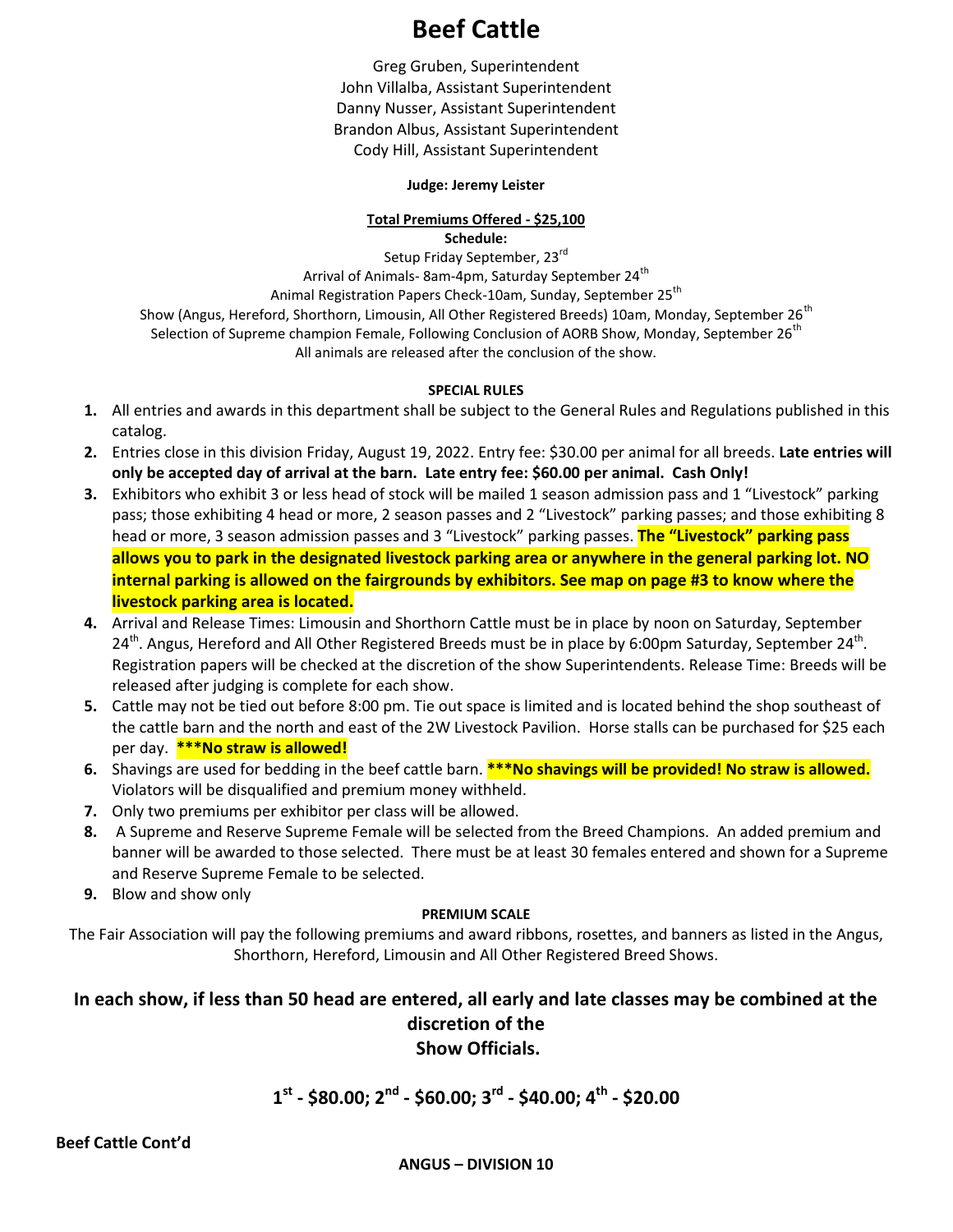#### **Beef Cattle cont'd**

The rules of the American Angus Association shall apply but the Association will not pay a percentage on premiums won. **Class No.** 

| 1. Junior heifer calves, calved on or after March 1, 2022                          |                  |
|------------------------------------------------------------------------------------|------------------|
| 2. Junior heifer calves, calved between January 1 and February 28, 2022            |                  |
| 3. Junior heifer calf champion                                                     | Rosette          |
| 4. Reserve junior heifer calf champion                                             | Rosette          |
| 5. Late senior heifer calves, calved between November 1 and December 31, 2021      |                  |
| 6. Early senior heifer calves, calved between September 1 and October 31, 2021     |                  |
| 7. Senior heifer calf champion                                                     | Rosette          |
| 8. Reserve senior heifer calf champion                                             | Rosette          |
| 9. Late summer yearling heifers, calved between July 1 and August 31, 2021         |                  |
| 10. Early summer yearling heifers, calved between May 1 and June 30, 2021          |                  |
| 11. Intermediate champion                                                          | Rosette          |
| 12. Reserve intermediate champion                                                  | Rosette          |
| 13. April junior yearling heifers, calved between April 1 and April 30, 2021       |                  |
| 14. March junior yearling heifers, calved between March 1 and March 31, 2021       |                  |
| 15. Early junior yearling heifers, calved between January 1 and February 28, 2021  |                  |
| 16. Junior champion female                                                         | Rosette          |
| 17. Reserve junior champion female                                                 | Rosette          |
| 18. Late senior yearling females, calved between November 1 and December 31, 2020  |                  |
| 19. Early senior yearling females, calved between September 1 and October 31, 2020 |                  |
| 20. Senior yearling champion female                                                | Rosette          |
| 21. Reserve senior yearling champion, female                                       | Rosette          |
| 22. Grand champion, female                                                         | Banner and \$250 |
| 23. Reserve grand champion, female<br>(champion and reserve champions competing)   | Banner and \$150 |
| 24. Junior bull calves, calved on or after March 1, 2022                           |                  |
| 25. Junior bull calves, calved between January 1 and February 28, 2022             |                  |
| 26. Junior bull calf champion                                                      | Rosette          |
| 27. Reserve junior bull calf champion                                              | Rosette          |
| 28. Late senior bull calves, calved between November 1 and December 31, 2021       |                  |
| 29. Early senior bull calves, calved between September 1 and October 31, 2021      |                  |
| 30. Senior bull calf champion                                                      | Rosette          |
| 31. Reserve senior bull calf champion                                              | Rosette          |
| 32. Late summer yearling bulls, calved between July 1 and August 31, 2021          |                  |
| 33. Early summer yearling bulls, calved between May 1 and June 30, 2021            |                  |
| 34. Intermediate champion bull                                                     | Rosette          |
| 35. Reserve intermediate champion bull                                             | Rosette          |
| 36. April junior yearling bulls, calved between April 1 and April 30, 2021         |                  |
| 37. March junior yearling bulls, calved between March 1 and March 31, 2021         |                  |
| 38. Early junior yearling bulls, calved between January 1 and February 28, 2021    |                  |
| 39. Junior champion bull                                                           | Rosette          |
| 40. Reserve junior champion bull                                                   |                  |
|                                                                                    | Rosette          |
| 41. Senior yearling bulls, calved between September 1 and December 31, 2020        |                  |
| 42. Summer senior yearling bulls, calved between May 1 and August 31, 2020         |                  |
| 43. Two-year-old-bulls, calved between January 1 and April 30, 2020                |                  |
| 44. Senior champion bull                                                           | Rosette          |
| 45. Reserve senior champion bull                                                   | Rosette          |
| 46. Grand champion bull                                                            | Banner and \$250 |
| 47. Reserve grand champion bull<br>(champions and reserve champions competing)     | Banner and \$150 |

**Beef Cattle Cont'd**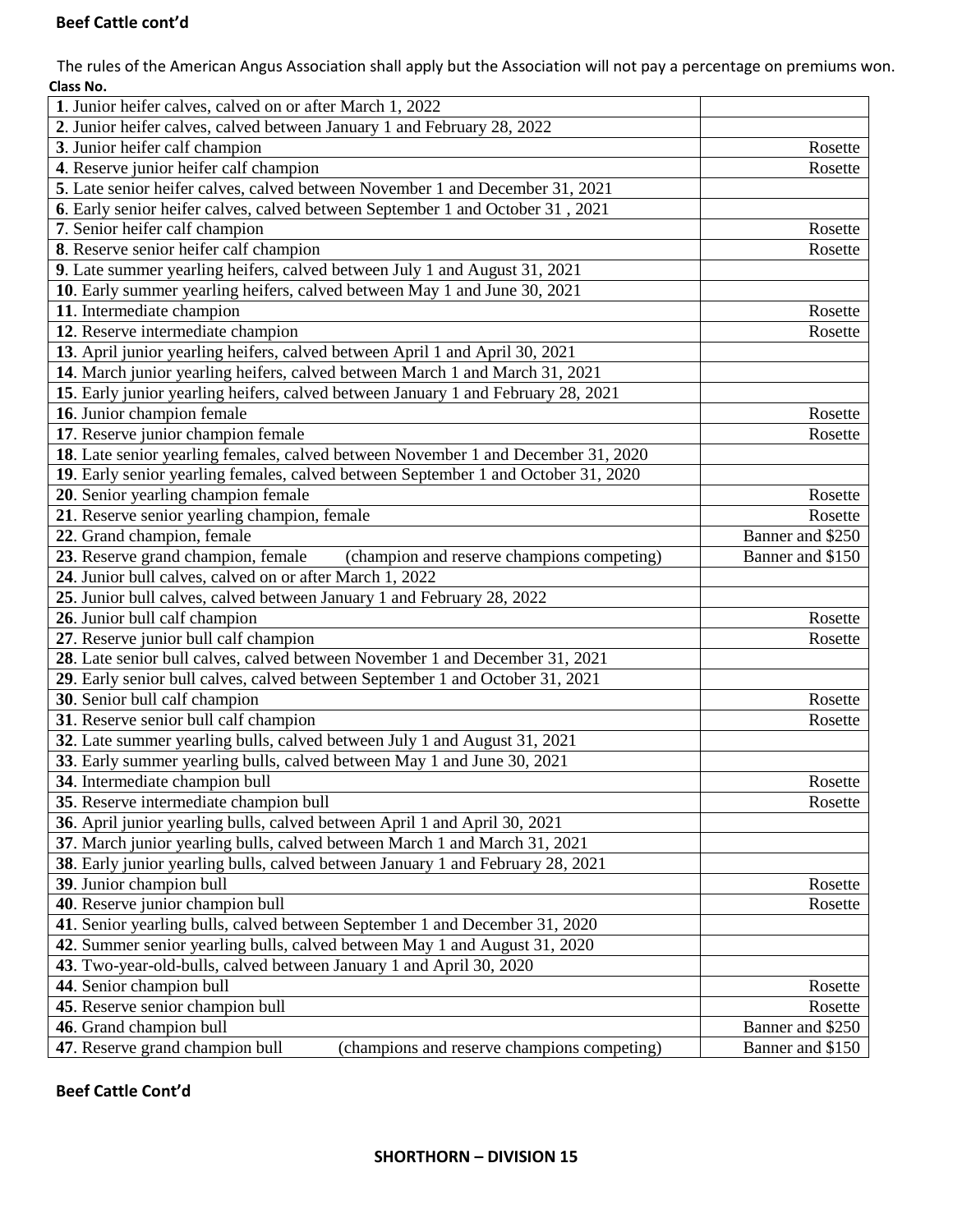#### **Beef Cattle cont'd**

The rules of the American Shorthorn Association shall apply but the Association will not pay a percentage on premiums won. Only purebred shorthorns will be permitted in the show. No appendix registered entries accepted. Must be 15/18 or greater to show.

| <b>Class</b>                                                                  |                  |
|-------------------------------------------------------------------------------|------------------|
| 1. Spring heifer calves, calved on or after March 1, 2022                     |                  |
| 2. Junior heifer calves, calved between January 1 and February 28, 2022       |                  |
| 3. Winter heifer calves, calved between November 1 and December 31, 2021      |                  |
| 4. Senior heifer calves, calved between September 1 and October 31, 2021      |                  |
| 5. Calf champion female                                                       | Rosette          |
| 6. Reserve calf champion female                                               | Rosette          |
| 7. Summer yearling females, calved between July 1 and August 31, 2022         |                  |
| 8. Late spring yearling females, calved between May 1 and June 30, 2021       |                  |
| 9. Early spring yearling females, calved between March 1 and April 30, 2021   |                  |
| 10. Junior champion female                                                    | Rosette          |
| 11. Reserve junior champion, female                                           | Rosette          |
| 12. Junior yearling females, calved between January 1 and February 28, 2021   |                  |
| 13. Senior yearling females, calved between September 1 and December 31, 2020 |                  |
| 14. Senior champion female                                                    | Rosette          |
| 15. Reserve senior champion, female                                           | Rosette          |
| 16. Grand champion, female                                                    | Banner and \$250 |
| 17. Reserve grand champion, female                                            | Banner and \$150 |
| 18. Spring bull calves, calved on or after March 1, 2022                      |                  |
| 19. Junior bull calves, calved between January 1 and February 28, 2022        |                  |
| 20. Winter bull calves, calved between November 1 and December 31, 2021       |                  |
| 21. Senior bull calves, calved between September 1 and October 31, 2021       |                  |
| 22. Calf champion bull                                                        | Rosette          |
| 23. Reserve calf champion bull                                                | Rosette          |
| 24. Summer yearling bulls, calved between July 1 and August 31, 2021          |                  |
| 25. Late spring yearling bulls, calved between May 1 and June 30, 2021        |                  |
| 26. Early spring yearling bulls, calved between March 1 and April 30, 2021    |                  |
| 27. Junior yearling bulls, calved between January 1 and February 28, 2021     |                  |
| 28. Junior champion bull                                                      | Rosette          |
| 29. Reserve junior champion bull                                              | Rosette          |
| 30. Senior yearling bulls, calved between July 1 and December 31, 2021        |                  |
| 31. Two-year-old-bulls, calved between January 1 and June 30, 2020            |                  |
| 32. Senior Champion bull                                                      | Rosette          |
| 33. Reserve senior champion bull                                              | Rosette          |
| 34. Grand champion bull                                                       | Banner and \$250 |
| 35. Reserve grand champion bull                                               | Banner and \$150 |

**Beef Cattle Cont'd**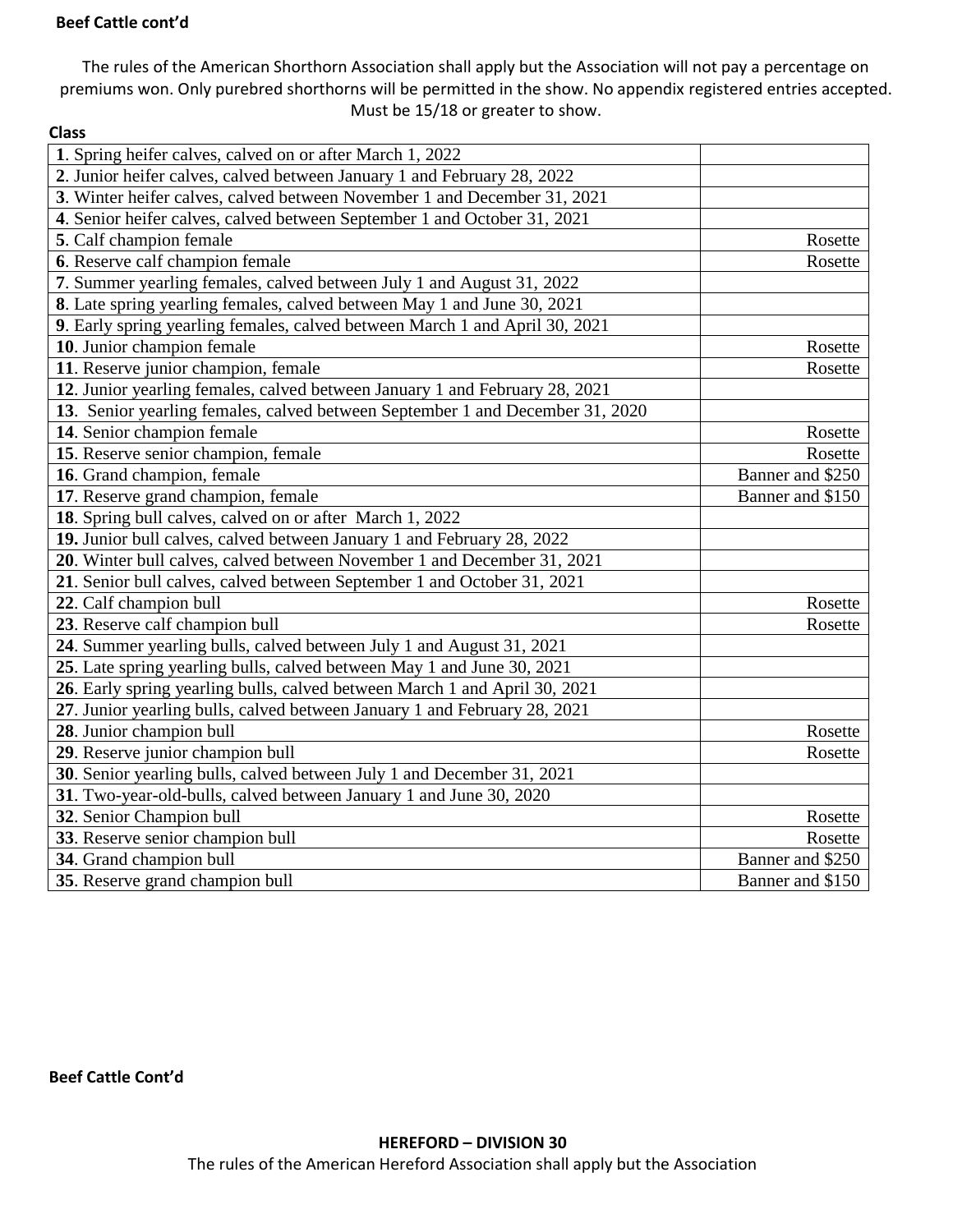# Will not pay a percentage on premiums won.

| <b>Class</b>                                                                             |                  |
|------------------------------------------------------------------------------------------|------------------|
| 1. Junior Heifer Calves, calved on or after January 1, 2022                              |                  |
| 2. Winter Heifer Calves, calved between November 1 and December 31, 2021                 |                  |
| 3. Senior Heifer Calves, calved between September 1 and October 31, 2021                 |                  |
| 4. Champion Heifer Calf                                                                  | Rosette          |
| 5. Reserve Champion Heifer Calf                                                          | Rosette          |
| 6. Late Summer Yearling Heifers, calved between July 1 and August 31, 2021               |                  |
| 7. Early Summer Yearling Heifers, calved between May 1 and June 30, 2021                 |                  |
| 8. Spring Yearling Heifers, calved between March 1 and April 30, 2021                    |                  |
| 9. Intermediate Champion Heifer                                                          | Rosette          |
| 10. Reserve Champion Intermediate Heifer                                                 | Rosette          |
| 11. Junior Yearling Heifers, calved between January 1 and February 28, 2021              |                  |
| 12. Senior Yearling Heifers, calved between September 1 and December 31, 2020            |                  |
| 13. Champion Yearling Heifer                                                             | Rosette          |
| 14. Reserve Champion Yearling Heifer                                                     | Rosette          |
| 15. Cow/calf Pair - Any female older than above classes with a calf at side. Calf cannot |                  |
| be over nine months. Calf is eligible for individual classes but must be entered in      |                  |
| appropriate class.                                                                       |                  |
| 16. Grand Champion Female                                                                | Banner and \$250 |
| 17. Reserve Grand Champion Female                                                        | Banner and \$150 |
| 18. Junior Bull Calves, calved on or after January 1, 2022                               |                  |
| 19. Winter Bull Calves, calved between November 1 and December 31, 2021                  |                  |
| 20. Senior Bull Calves, calved between September 1 and October 31, 2021                  |                  |
| 21. Champion Bull Calf                                                                   | Rosette          |
| 22. Reserve Champion Bull Calf                                                           | Rosette          |
| 23. Late Summer Yearling, calved between July 1 and August 31, 2021                      |                  |
| 24. Early Summer Yearling, calved between May 1 and June 30, 2021                        |                  |
| 25. Spring Yearling Bulls, calved between March 1 and April 30, 2021                     |                  |
| 26. Junior Yearling Bulls, calved between January 1 and February 28, 2021                |                  |
| 27. Champion Yearling Bull                                                               | Rosette          |
| 28. Reserve Champion Yearling Bull                                                       | Rosette          |
| 29. Senior Yearling Bulls, calved between July 1 and December 31, 2020                   |                  |
| 30. Two Year Old Bulls, calved between January 1 and June 30, 2020                       |                  |
| 31. Champion Senior Bull                                                                 | Rosette          |
| 32. Reserve Champion Senior Bull                                                         | Rosette          |
| 33. Grand Champion Bull                                                                  | Banner and \$250 |
| 34. Reserve Grand Champion Bull                                                          | Banner and \$150 |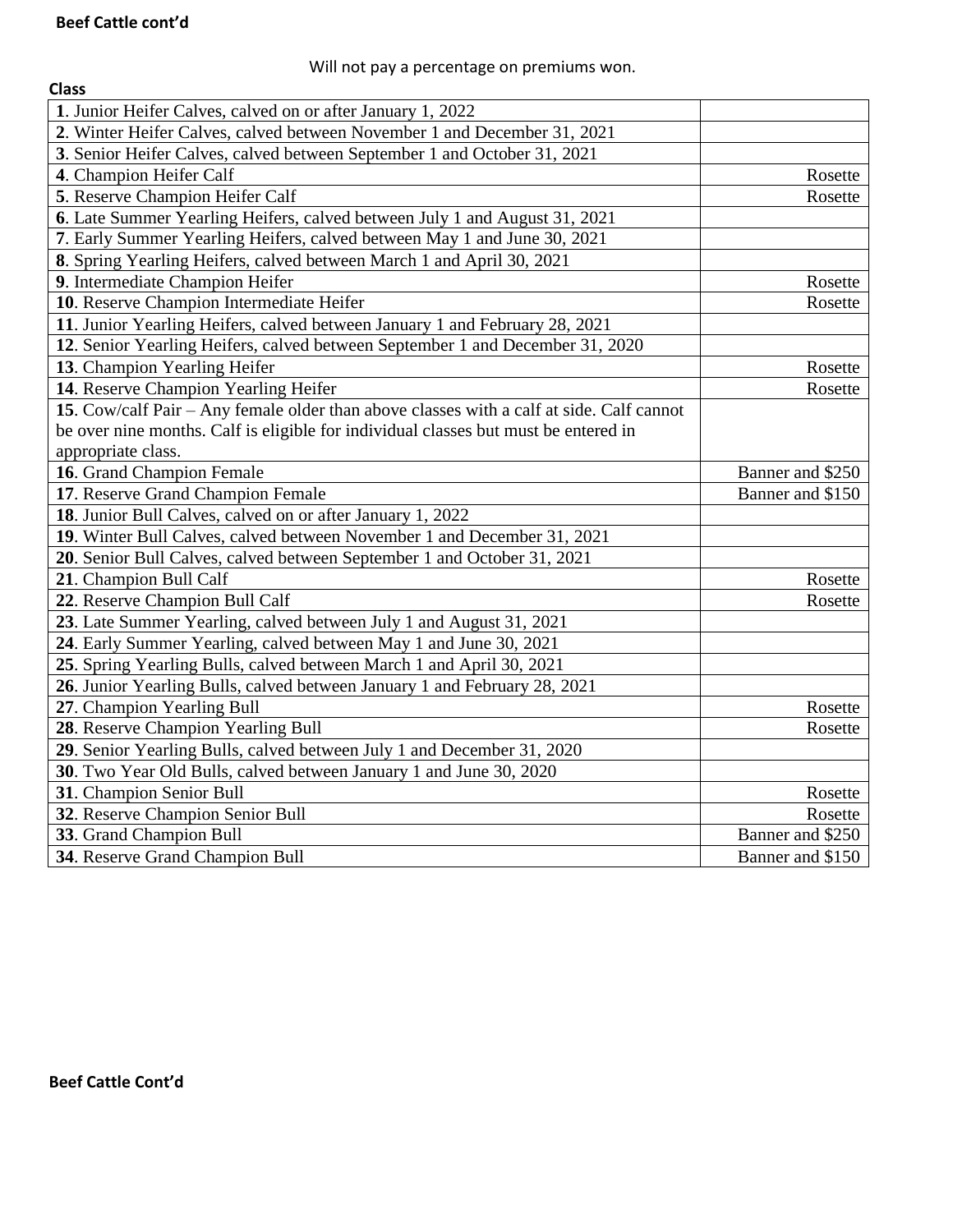#### **LIMOUSIN – DIVISION 35**

#### The rules of the North American Limousin Foundation shall apply but the Foundation will not pay a percentage on premiums won.

| <b>Class</b>                                                                      |                  |
|-----------------------------------------------------------------------------------|------------------|
| 1. Late junior heifer calf, calved between March 1 and May 31, 2022               |                  |
| 2. Early junior heifer calf, calved between January 1 and February 28, 2022       |                  |
| 3. Winter heifer calf, calved between November 1 and December 31, 2021            |                  |
| 4. Division I champion heifer                                                     | Rosette          |
| 5. Division I reserve champion heifer                                             | Rosette          |
| 6. Senior heifer calf, calved between September 1 and October 31, 2021            |                  |
| 7. Late summer yearling female, calved between July 1 and August 31, 2021         |                  |
| 8. Early summer yearling female, calved between May 1 and June 30, 2021           |                  |
| 9. Division II champion female                                                    | Rosette          |
| 10. Division II reserve champion female                                           | Rosette          |
| 11. Late Spring yearling female, calved between March 1 and April 30, 2021        |                  |
| 12. Junior yearling female, calved between January 1 and February 28, 2021        |                  |
| 13. Winter yearling female, calved between November 1 and December 31, 2020       |                  |
| 14. Senior yearling female, calved between September 1 and October 31, 2020       |                  |
| 15. Division III champion female                                                  | Rosette          |
| 16. Division III reserve champion female                                          | Rosette          |
| 17. Cow/calf pair: Cows with natural calf at side. Cow must be born on or before  |                  |
| August $31st$ , 2018 and be 75% Limousin or greater. Calf must be 87% Limousin or |                  |
| greater and not more than 250 days old on date of show.                           |                  |
| 18. Grand champion female                                                         | Banner and \$250 |
| 19. Reserve grand champion female                                                 | Banner and \$150 |
| 20. Late junior bull calf, calved between March 1 and May 31, 2022                |                  |
| 21. Early junior bull calf, calved between January 1 and February 28, 2022        |                  |
| 22. Winter bull calf, calved between November 1 and December 31, 2021             |                  |
| 23. Senior bull calf, calved between September 1 and October 31, 2021             |                  |
| 24. Division I champion bull                                                      | Rosette          |
| 25. Division I reserve champion bull                                              | Rosette          |
| 26. Late summer yearling bull, calved between July 1 and August 31, 2021          |                  |
| 27. Early summer yearling bull, calved between May 1 and June 30, 2021            |                  |
| 28. Late spring yearling bull, calved between March 1 and April 30, 2021          |                  |
| 29. Junior yearling bull, calved between January 1 and February 28, 2021          |                  |
| 30. Division II champion bull                                                     | Rosette          |
| 31. Division II reserve champion bull                                             | Rosette          |
| 32. Winter yearling bull, calved between November 1 and December 31, 2021         |                  |
| 33. Senior yearling bull, calved between September 1 and October 31, 2021         |                  |
| 34. Two-year-old bull, calved between January 1 and August 31, 2021               |                  |
| 35. Division III champion bull                                                    | Rosette          |
| 36. Division III reserve champion bull                                            | Rosette          |
| 37. Grand champion bull                                                           | Banner and \$250 |
| 38. Reserve grand champion bull                                                   | Banner \$150     |

**Beef Cattle Cont'd**